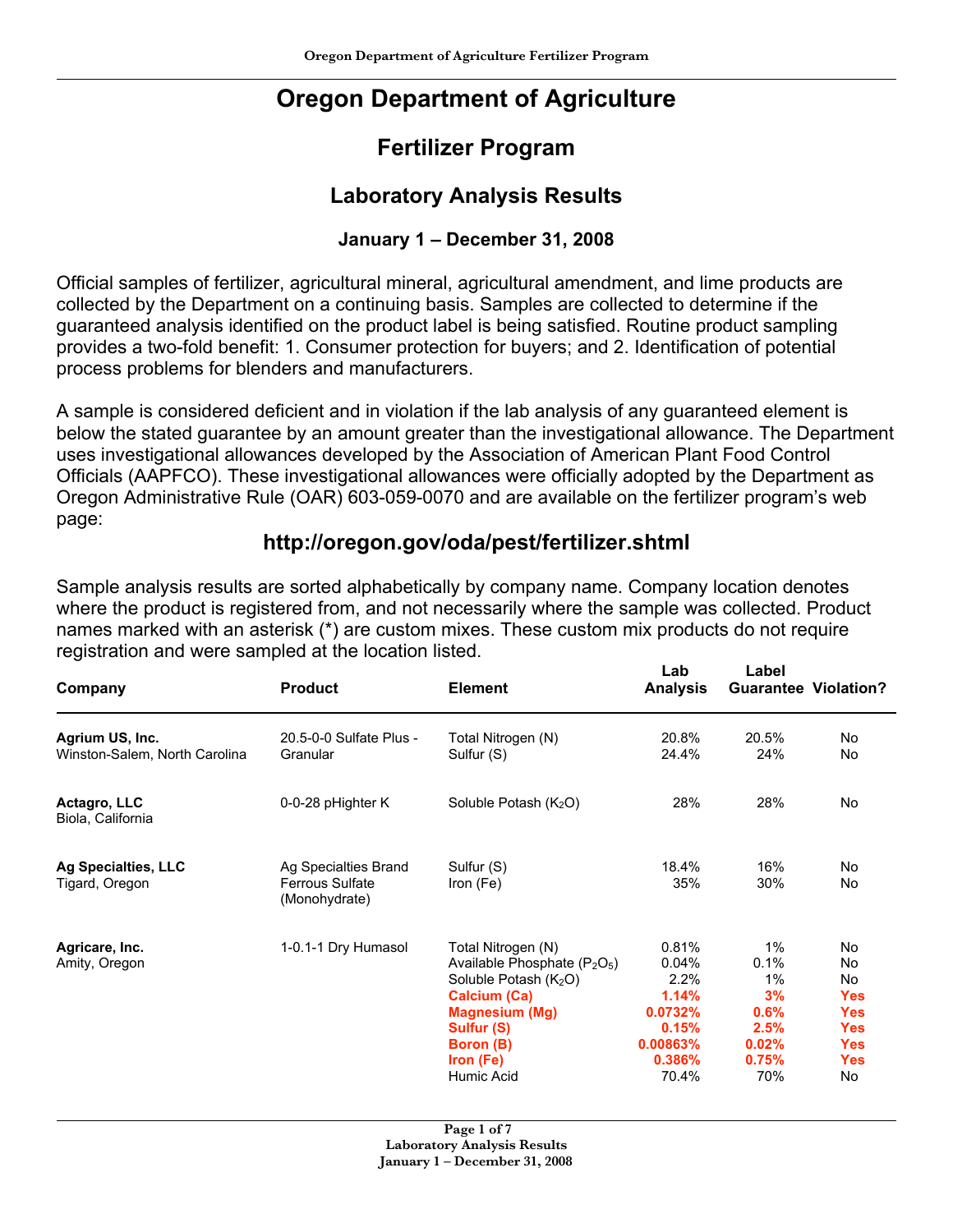#### **Oregon Department of Agriculture Fertilizer Program**

| Company                                                      | <b>Product</b>                                                                                                    | <b>Element</b>                                                                                                                                                                                              | Lab<br><b>Analysis</b>                                                         | Label                                                                  | <b>Guarantee Violation?</b>                                         |
|--------------------------------------------------------------|-------------------------------------------------------------------------------------------------------------------|-------------------------------------------------------------------------------------------------------------------------------------------------------------------------------------------------------------|--------------------------------------------------------------------------------|------------------------------------------------------------------------|---------------------------------------------------------------------|
| Bay Zinc Company, Inc.<br>Moxee, Washington                  | <b>Blu-Min Zinc-Granular</b><br>33% Zinc Granular with<br>Sulfur (35.5% Zn)                                       | Sulfur (S)<br>Zinc(Zn)                                                                                                                                                                                      | 17.2%<br>37%                                                                   | 18%<br>35.5%                                                           | No<br>No                                                            |
| <b>Big Quill Resources, Inc.</b><br>Wynyard, Saskatchewan    | 0-0-50-17 Potassium<br>Sulphate SOP - 17IX                                                                        | Soluble Potash (K <sub>2</sub> O)<br>Sulfur (S)                                                                                                                                                             | 52.6%<br>18.3%                                                                 | 50%<br>17%                                                             | No<br>No                                                            |
|                                                              | 0-0-53-18 Potassium<br>Sulphate SOP - 17IX                                                                        | Soluble Potash (K <sub>2</sub> O)<br>Sulfur (S)                                                                                                                                                             | 52.5%<br>18.4%                                                                 | 53%<br>18%                                                             | No<br>No                                                            |
| <b>Caltec Agri Marketing Services</b><br>Modesto, California | 0-0-1 Kelpak Liquid<br>Seaweed Concentrate<br><b>Organic Plant Nutrient</b>                                       | Soluble Potash (K2O)                                                                                                                                                                                        | $1\%$                                                                          | $1\%$                                                                  | No                                                                  |
| <b>Canton Mills, Inc.</b><br>Minnesota City, Minnesota       | 0-3-0 Calphos                                                                                                     | Available Phosphate (P <sub>2</sub> O <sub>5</sub> )<br>Calcium (Ca)                                                                                                                                        | 10.3%<br>19.7%                                                                 | 3%<br>20%                                                              | No<br>No                                                            |
| <b>Chemical Lime Company</b><br>Salinas, California          | #10 Ag Dolomite<br><b>Agricultural Liming</b><br><b>Material and Fertilizer</b><br>Supplement                     | Calcium (Ca)<br>Magnesium (Mg)<br>Calcium Carbonate (CaCO <sub>3</sub> )<br>Calcium Carbonate<br>Equivalent (CCE)                                                                                           | 22.5%<br>13%<br>55.4%<br>109%                                                  | 21.9%<br>12.3%<br>54.7%<br>103%                                        | No<br>No<br>No<br>No                                                |
|                                                              |                                                                                                                   | Magnesium Carbonate (MgCO <sub>3</sub> )<br>% Passing 100 Mesh Sieve<br>% Passing 40 Mesh Sieve<br>% Passing 20 Mesh Sieve<br>% Passing 10 Mesh Sieve<br>Lime Score<br>Moisture (Maximum)                   | 53.5%<br>10.1%<br>53.2%<br>85.3%<br>100%<br>83.78<br>0.01%                     | 52.6%<br>10%<br>31%<br>60%<br>98%<br>60<br>$< 2\%$                     | No<br>No<br>No<br>No<br>No<br>No<br>No                              |
| Enviro-Safe Laboratories, Inc.<br>Sarasota, Florida          | 16-2-14 Garden Club<br>Select All-Purpose<br>Indoor & Outdoor<br><b>Premium Slow Release</b><br><b>Plant Food</b> | Total Nitrogen (N)<br>Available Phosphate (P <sub>2</sub> O <sub>5</sub> )<br>Soluble Potash (K <sub>2</sub> O)<br>Magnesium (Mg)<br>Sulfur (S)<br>Copper (Cu)<br>Iron $(Fe)$<br>Manganese (Mn)<br>Zinc(Zn) | 19.6%<br>2.37%<br>12.1%<br>2.86%<br>4.9%<br>0.031%<br>0.47%<br>0.21%<br>0.092% | 16%<br>2%<br>14%<br>2.41%<br>2.94%<br>0.05%<br>0.47%<br>0.23%<br>0.05% | No<br>No<br><b>Yes</b><br>No<br>No<br><b>Yes</b><br>No<br>No.<br>No |
| Fitzmaurice Fertilizer, Inc.<br>Salem, Oregon                | 0-0-18 Nutra-Sup<br><b>Foliar Fertilizer</b>                                                                      | Soluble Potash (K2O)                                                                                                                                                                                        | 18.7%                                                                          | 18%                                                                    | No                                                                  |
| Frit Industries, Inc.<br>Ozark, Alabama                      | F-503 G-OR                                                                                                        | Boron (B)<br>Copper (Cu)<br>Iron (Fe)<br>Manganese (Mn)<br><b>Molybdenum (Mo)</b><br>Zinc(Zn)                                                                                                               | 2.19%<br>4.66%<br>18.4%<br>8.31%<br>0.0145%<br>8.25%                           | 2.4%<br>2.4%<br>14.4%<br>6%<br>0.06%<br>5.6%                           | No<br>No.<br>No<br>No<br><b>Yes</b><br>No.                          |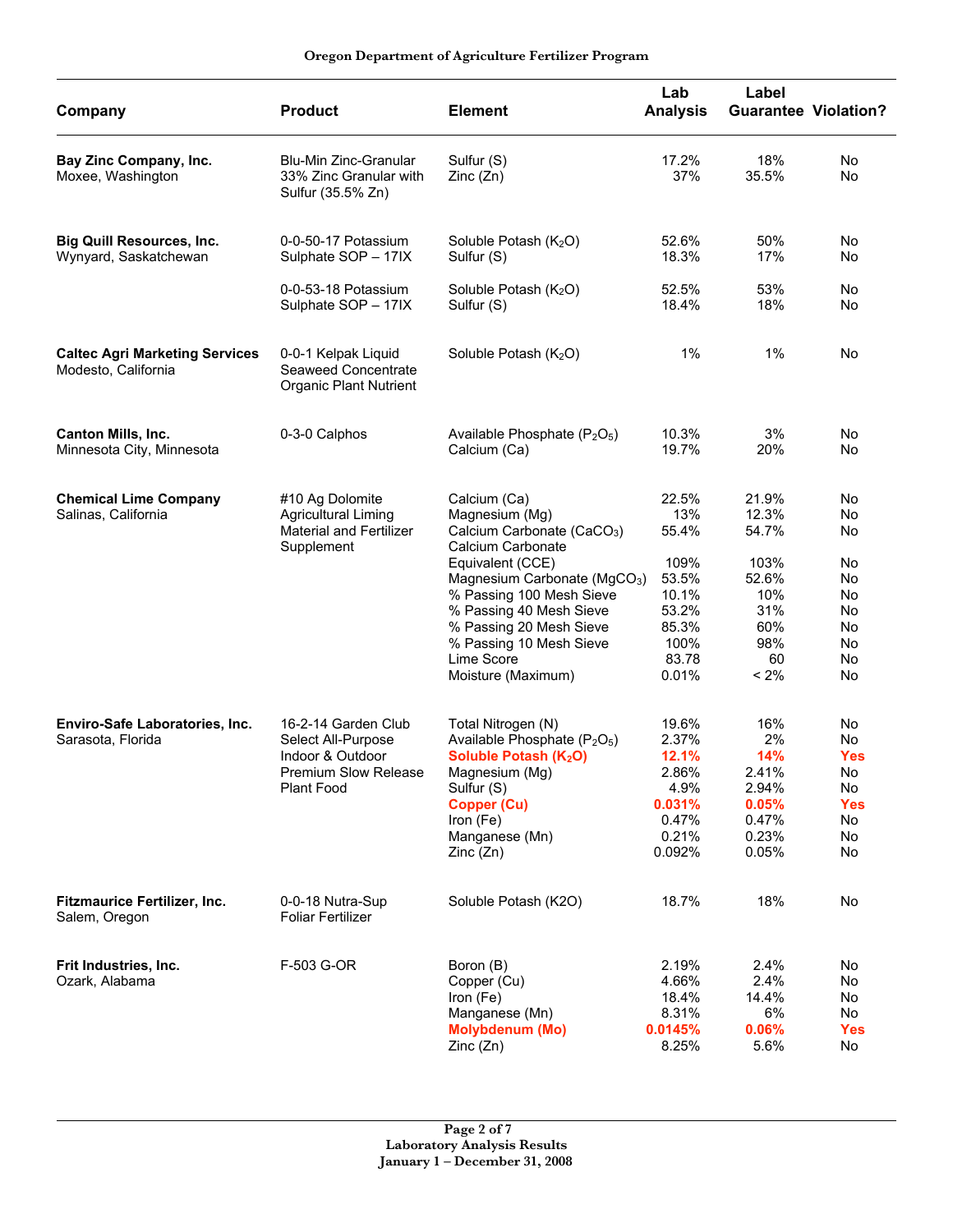| Oregon Department of Agriculture Fertilizer Program |  |  |  |
|-----------------------------------------------------|--|--|--|
|-----------------------------------------------------|--|--|--|

| Company                                                                                                | <b>Product</b>                                                                   | <b>Element</b>                                                                                                                                                                                                               | Lab<br><b>Analysis</b>                                                                         | Label<br><b>Guarantee Violation?</b>                                             |                                                                  |
|--------------------------------------------------------------------------------------------------------|----------------------------------------------------------------------------------|------------------------------------------------------------------------------------------------------------------------------------------------------------------------------------------------------------------------------|------------------------------------------------------------------------------------------------|----------------------------------------------------------------------------------|------------------------------------------------------------------|
| Gro Tec, Inc.<br>Covington, Georgia                                                                    | 6-10-10 Pennington Lawn Total Nitrogen (N)<br>Products All Purpose<br>Plant Food | Available Phosphate (P <sub>2</sub> O <sub>5</sub> )<br>Soluble Potash (K <sub>2</sub> O)                                                                                                                                    | 5.36%<br>9.34%<br>9.84%                                                                        | 6%<br>10%<br>10%                                                                 | <b>Yes</b><br>No<br>No                                           |
| <b>Gubler Orchids</b><br>Landers, California                                                           | 19-8-16 Pro-Blend<br>Orchid Food                                                 | Total Nitrogen (N)<br>Available Phosphate (P <sub>2</sub> O <sub>5</sub> )<br>Soluble Potash (K <sub>2</sub> O)<br>Magnesium (Mg)<br>Boron (B)<br>Copper (Cu)<br>Iron (Fe)<br>Manganese (Mn)<br>Molybdenum (Mo)<br>Zinc (Zn) | 19.8%<br>8.31%<br>16.9%<br>1.19%<br>0.00056%<br>0.092%<br>0.14%<br>0.092%<br>0.0003%<br>0.094% | 19%<br>8%<br>16%<br>$1\%$<br>0.01%<br>0.05%<br>0.1%<br>0.05%<br>0.0005%<br>0.05% | No<br>No<br>No<br>No<br><b>Yes</b><br>No<br>No<br>No<br>No<br>No |
| <b>Helena Chemical Company</b><br>Collierville, Tennessee                                              | 4-15-0 PhosCal-Zin FL<br><b>Foliar Nutritional Liquid</b><br>Flowable            | Total Nitrogen (N)<br>Available Phosphate (P <sub>2</sub> O <sub>5</sub> )<br>Calcium (Ca)<br>Zinc(Zn)                                                                                                                       | 3.72%<br>14.6%<br>13.3%<br>8.7%                                                                | 4%<br>15%<br>13%<br>7.7%                                                         | No<br>No<br>No<br>No                                             |
| <b>Intrepid Potash – Wendover LLC</b> 0-0-60 Muriate of Potash Soluble Potash ( $K_2O$ )<br>Moab, Utah |                                                                                  |                                                                                                                                                                                                                              | 60%                                                                                            | 60%                                                                              | No                                                               |
| <b>Ironite Products Company</b><br>Salem, Virginia                                                     | 7-6-6 Ironite Plant &<br><b>Flower Food</b>                                      | Total Nitrogen (N)<br>Available Phosphate (P <sub>2</sub> O <sub>5</sub> )<br>Soluble Potash (K <sub>2</sub> O)<br>Sulfur (S)<br>Boron (B)<br>Iron (Fe)<br>Manganese (Mn)<br>Zinc (Zn)                                       | 7.11%<br>6.11%<br>6.03%<br>0.922%<br>0.0219%<br>0.14%<br>0.0504%<br>0.058%                     | 7%<br>6%<br>6%<br>1%<br>0.02%<br>0.1%<br>0.05%<br>0.05%                          | No<br>No<br>No<br>No<br>No<br>No<br>No<br>No                     |
| J. R. Simplot Company<br>Lathrop, California                                                           | 11-52-0 Monoammonium<br>Phosphate                                                | Total Nitrogen (N)<br>Available Phosphate (P <sub>2</sub> O <sub>5</sub> )<br>Sulfur (S)                                                                                                                                     | 10.5%<br>53.5%<br>1.72%                                                                        | 11%<br>52%<br>1.8%                                                               | No<br>No<br>No                                                   |
|                                                                                                        | 11-52-0 Monoammonium<br>Phosphate                                                | Total Nitrogen (N)<br>Available Phosphate (P <sub>2</sub> O <sub>5</sub> )<br>Sulfur (S)                                                                                                                                     | 10.5%<br>53.4%<br>1.71%                                                                        | 11%<br>52%<br>1.8%                                                               | No<br>No<br>No                                                   |
|                                                                                                        | Agropell 16-20-0<br>Ammonium Phosphate<br>with 13% Sulfur                        | Total Nitrogen (N)<br>Available Phosphate (P <sub>2</sub> O <sub>5</sub> )<br>Sulfur (S)                                                                                                                                     | 16.7%<br>20.3%<br>14.9%                                                                        | 16%<br>20%<br>13%                                                                | No<br>No<br>No                                                   |
| <b>KWS Distributing, LLC</b><br>Salem, Oregon                                                          | 0-0-36 Dri-Phite                                                                 | Soluble Potash (K2O)                                                                                                                                                                                                         | 39.3%                                                                                          | 36%                                                                              | No                                                               |
|                                                                                                        | Iron (Ferrous) Sulphate<br>6-12 Mesh                                             | Iron (Fe)<br>Sulfur (S)                                                                                                                                                                                                      | 31.7%<br>18.9%                                                                                 | 30%<br>18%                                                                       | No<br>No                                                         |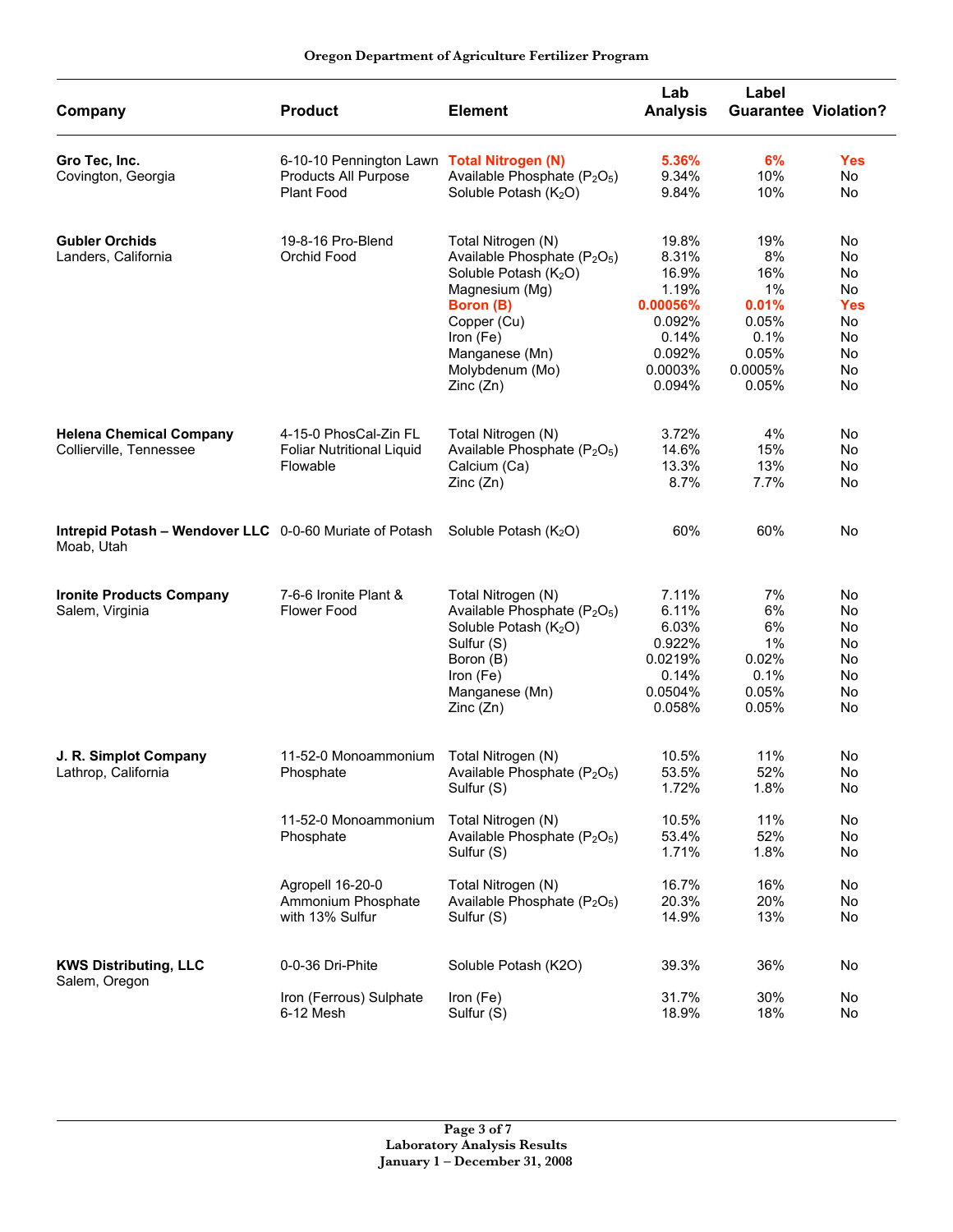| Company                                             | <b>Product</b>                                                 | <b>Element</b>                                                                                                                                                                                                           | Lab<br><b>Analysis</b>                                                                 | Label<br><b>Guarantee Violation?</b>                                          |                                                          |
|-----------------------------------------------------|----------------------------------------------------------------|--------------------------------------------------------------------------------------------------------------------------------------------------------------------------------------------------------------------------|----------------------------------------------------------------------------------------|-------------------------------------------------------------------------------|----------------------------------------------------------|
| <b>Midstate Fertilizer Co.</b><br>Redmond, Oregon   | $11 - 52 - 0$                                                  | Total Nitrogen (N)<br>Available Phosphate (P <sub>2</sub> O <sub>5</sub> )                                                                                                                                               | 13.7%<br>53.4%                                                                         | 11%<br>52%                                                                    | No<br>No                                                 |
|                                                     | $20.5 - 0 - 0 - 24(S)$                                         | Total Nitrogen (N)<br>Sulfur (S)                                                                                                                                                                                         | 21.7%<br>23.83%                                                                        | 20.5%<br>24%                                                                  | No<br>No                                                 |
|                                                     | $46 - 0 - 0$                                                   | Total Nitrogen (N)                                                                                                                                                                                                       | 48.2%                                                                                  | 46%                                                                           | No                                                       |
| <b>Lilly Miller Brands</b><br>Salem, Virginia       | 5-10-10 Lilly Miller<br>Morcrop Tomato &<br>Vegetable Food     | Total Nitrogen (N)<br>Available Phosphate (P <sub>2</sub> O <sub>5</sub> )<br>Soluble Potash (K <sub>2</sub> O)<br>Calcium (Ca)<br>Sulfur (S)<br>Boron (B)<br>Iron (Fe)<br>Manganese (Mn)<br>Molybdenum (Mo)<br>Zinc(Zn) | 5.03%<br>9.9%<br>10.9%<br>12%<br>0.979%<br>0.037%<br>0.32%<br>0.16%<br>0.001%<br>0.19% | 5%<br>10%<br>10%<br>4%<br>$1\%$<br>0.02%<br>0.1%<br>0.05%<br>0.0005%<br>0.05% | No<br>No<br>No<br>No<br>No<br>No<br>No<br>No<br>No<br>No |
| <b>Marion Ag Service</b><br>St. Paul, Oregon        | $0 - 0 - 60$                                                   | Soluble Potash (K <sub>2</sub> O)                                                                                                                                                                                        | 60%                                                                                    | 63%                                                                           | No                                                       |
|                                                     | 0-0-2.24 Zeolite                                               | Soluble Potash (K <sub>2</sub> O)                                                                                                                                                                                        | 4.3%                                                                                   | 2.24%                                                                         | No                                                       |
|                                                     | 0-3-0 Rock Phosphate                                           | Available Phosphate (P <sub>2</sub> O <sub>5</sub> )<br>Calcium (Ca)                                                                                                                                                     | 7.26%<br>26.8%                                                                         | 3%<br>24%                                                                     | No<br>No                                                 |
|                                                     | $16 - 20 - 0 - 14(S)$                                          | Total Nitrogen (N)<br>Available Phosphate (P <sub>2</sub> O <sub>5</sub> )<br>Sulfur (S)                                                                                                                                 | 17%<br>21.4%<br>14.9%                                                                  | 16%<br>20%<br>14%                                                             | No<br>No<br>No                                           |
|                                                     | 20-0-0 Ammonium<br>Sulfate                                     | Total Nitrogen (N)<br>Sulfur (S)<br>Zinc (Zn)                                                                                                                                                                            | 20.3%<br>23.9%<br>1.05%                                                                | 20%<br>24%<br>0.9%                                                            | No<br>No<br>No                                           |
|                                                     | 4-0-0 Crab Meal                                                | Total Nitrogen (N)<br>Calcium (Ca)                                                                                                                                                                                       | 3.86%<br>17.9%                                                                         | 4%<br>12%                                                                     | No<br>No                                                 |
|                                                     | 43-0-0 XCU Polymer<br>Coated, Sulfur Coated<br>Urea            | Total Nitrogen (N)<br>Sulfur (S)                                                                                                                                                                                         | 44.9%<br>4.62%                                                                         | 43%<br>4%                                                                     | No<br>No                                                 |
| Martrex, Inc.<br>Minnetonka, Minnesota              | Zinc Sulfate Monohydrate Sulfur (S)<br>Powder                  | Zinc (Zn)                                                                                                                                                                                                                | 17.7%<br>35%                                                                           | 17%<br>35%                                                                    | No<br>No                                                 |
| Miracle-Gro Lawn Products, Inc.<br>Marysville, Ohio | 0.21-0.07-0.14 Miracle-<br>Gro Moisture Control<br>Potting Mix | Total Nitrogen (N)<br>Available Phosphate (P <sub>2</sub> O <sub>5</sub> )<br>Soluble Potash (K <sub>2</sub> O)                                                                                                          | 0.33%<br>0.07%<br>0.24%                                                                | 0.21%<br>0.07%<br>0.14%                                                       | No<br>No<br>No                                           |
| Nutri Ag, Ltd.<br>Toronto, Ontario                  | Spraybor Natural Sodium<br>Borate (Water Soluble)              | Boron (B)                                                                                                                                                                                                                | 26.6%                                                                                  | 16.5%                                                                         | No                                                       |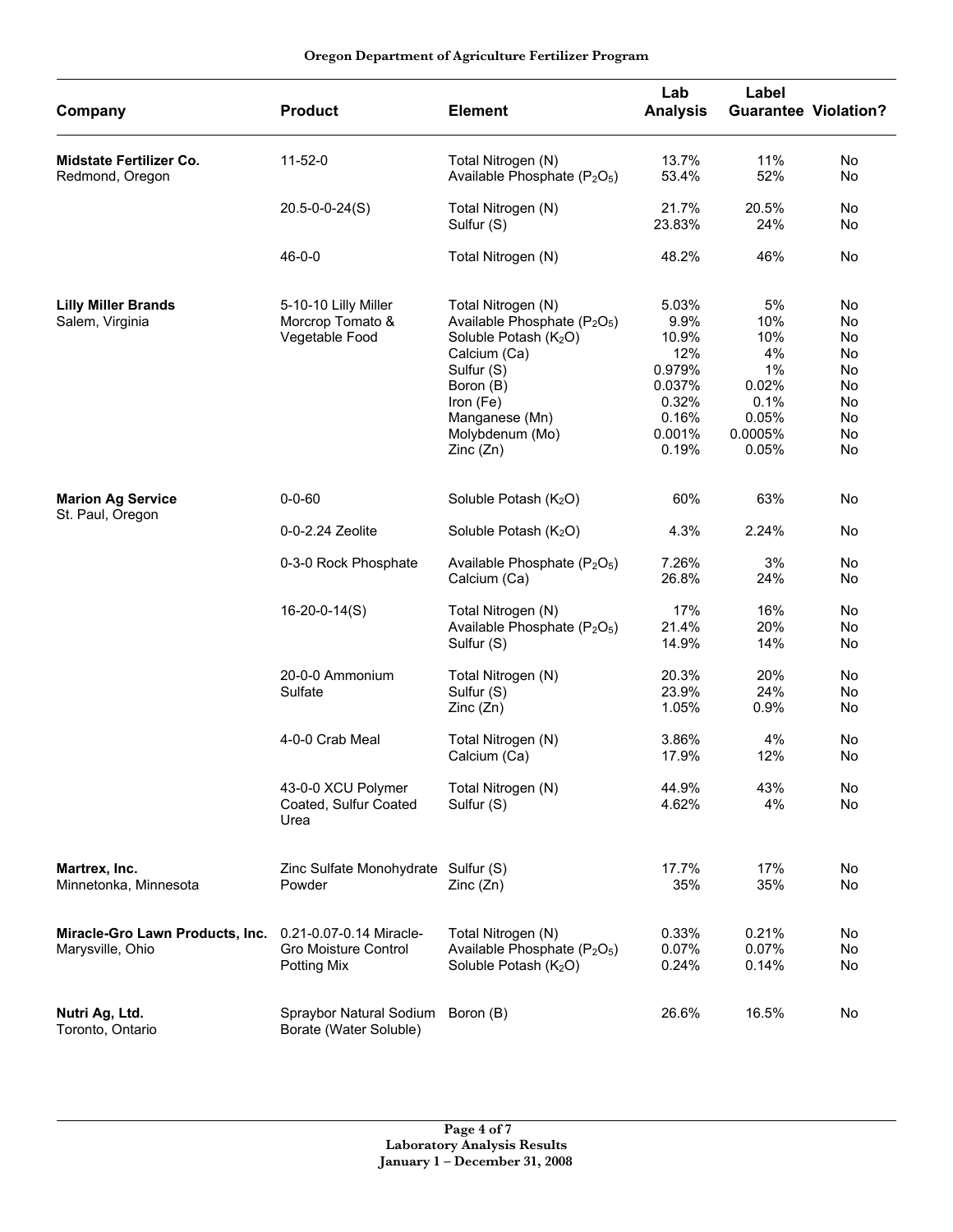| Company                                                                              | <b>Product</b>                                                                                      | <b>Element</b>                                                                                                                                                                                                                                                                                | Lab<br><b>Analysis</b>                                                                                                       | Label                                                                                                     | <b>Guarantee Violation?</b>                                                                              |
|--------------------------------------------------------------------------------------|-----------------------------------------------------------------------------------------------------|-----------------------------------------------------------------------------------------------------------------------------------------------------------------------------------------------------------------------------------------------------------------------------------------------|------------------------------------------------------------------------------------------------------------------------------|-----------------------------------------------------------------------------------------------------------|----------------------------------------------------------------------------------------------------------|
| Pacific Calcium, Inc.<br>Tonasket, Washington                                        | 0-3-0 Montana Natural<br><b>Granulated Phosphate</b><br>Rock                                        | Available Phosphate (P <sub>2</sub> O <sub>5</sub> )<br>Calcium (Ca)<br><b>Arsenic (Max)</b>                                                                                                                                                                                                  | 5.05%<br>28%<br>80.0 ppm                                                                                                     | 3%<br>29%<br>54 ppm                                                                                       | No<br>No<br><b>Yes</b>                                                                                   |
| PCS Sales (USA), Inc.<br>Northbrook, Illinois                                        | 0-0-60 Granular Muriate<br>of Potash                                                                | Soluble Potash (K2O)                                                                                                                                                                                                                                                                          | 61.4%                                                                                                                        | 60%                                                                                                       | No                                                                                                       |
| <b>Perfect Blend, LLC</b><br>Bellevue, Washington                                    | 8-5-5 Enhanced Organic<br><b>Based Lawn Fertilizer</b>                                              | Total Nitrogen (N)<br><b>Available Phosphate (P<sub>2</sub>O<sub>5</sub>)</b><br>Soluble Potash (K <sub>2</sub> O)<br>Calcium (Ca)<br>Magnesium (Mg)<br>Sulfur (S)<br>Boron (B)<br>Chlorine (CI)<br>Copper (Cu)<br>Iron (Fe)<br>Manganese (Mn)<br>Molybdenum (Mo)<br>Sodium (Na)<br>Zinc (Zn) | 9.3%<br>3.4%<br>4.88%<br>12%<br>0.76%<br>1.98%<br>0.0039%<br>1.15%<br>0.026%<br>0.12%<br>0.05%<br>0.00048%<br>0.4%<br>0.049% | 8%<br>5%<br>5%<br>7%<br>0.7%<br>3%<br>0.02%<br>0.1%<br>0.05%<br>0.1%<br>0.05%<br>0.0005%<br>0.1%<br>0.05% | No<br><b>Yes</b><br>No<br>No<br>No<br><b>Yes</b><br>No<br>No<br><b>Yes</b><br>No<br>No<br>No<br>No<br>No |
| <b>Pierce County Public Works</b><br>University Place, Washington                    | 5-4-0 SoundGro                                                                                      | Total Nitrogen (N)<br>Available Phosphate (P <sub>2</sub> O <sub>5</sub> )<br>Calcium (Ca)<br>Magnesium (Mg)<br>Iron $(Fe)$<br>Molybdenum (Mo)<br>Zinc(Zn)                                                                                                                                    | 5.5%<br>7.88%<br>3.34%<br>1.27%<br>0.524%<br>0.00165%<br>0.0903%                                                             | 5%<br>4%<br>3%<br>0.9%<br>0.55%<br>0.001%<br>0.05%                                                        | No<br>No<br>No<br>No<br>No<br>No<br>No                                                                   |
| Prince Minerals, Inc.<br>Quincy, Illinois                                            | Granusol Magnesium                                                                                  | Magnesium (Mg)                                                                                                                                                                                                                                                                                | 50.9%                                                                                                                        | 45%                                                                                                       | No                                                                                                       |
| <b>Scotts Miracle-Gro</b><br>Products, Inc.<br>Marysville, Ohio                      | 12-6-9 Miracle-Gro Ready Total Nitrogen (N)<br>to Use LiquaFeed Bloom<br><b>Booster Flower Food</b> | Available Phosphate $(P_2O_5)$<br>Soluble Potash (K <sub>2</sub> O)<br>Manganese (Mn)<br>Zinc(Zn)                                                                                                                                                                                             | 12%<br>9.1%<br>6.42%<br>0.059%<br>0.067%                                                                                     | 12%<br>9%<br>6%<br>0.05%<br>0.05%                                                                         | No<br>No<br>No<br>No<br>No.                                                                              |
| <b>Spectrum Group, Division</b><br>of United Industries Corp.<br>St. Louis, Missouri | 12-5-7 Ultra Vigoro<br>All Purpose Plant Food                                                       | <b>Total Nitrogen (N)</b><br>Available Phosphate (P <sub>2</sub> O <sub>5</sub> )<br>Soluble Potash (K <sub>2</sub> O)<br>Boron (B)<br>Copper (Cu)<br>Iron (Fe)<br>Manganese (Mn)<br>Molybdenum (Mo)<br>Zinc(Zn)                                                                              | 10.9%<br>5.62%<br>7.76%<br>0.047%<br>0.14%<br>2.37%<br>0.21%<br>0.002%<br>0.48%                                              | 12%<br>5%<br>7%<br>0.02%<br>0.05%<br>0.1%<br>0.05%<br>0.0005%<br>0.05%                                    | <b>Yes</b><br>No<br>No<br>No<br>No<br>No<br>No<br>No<br>No                                               |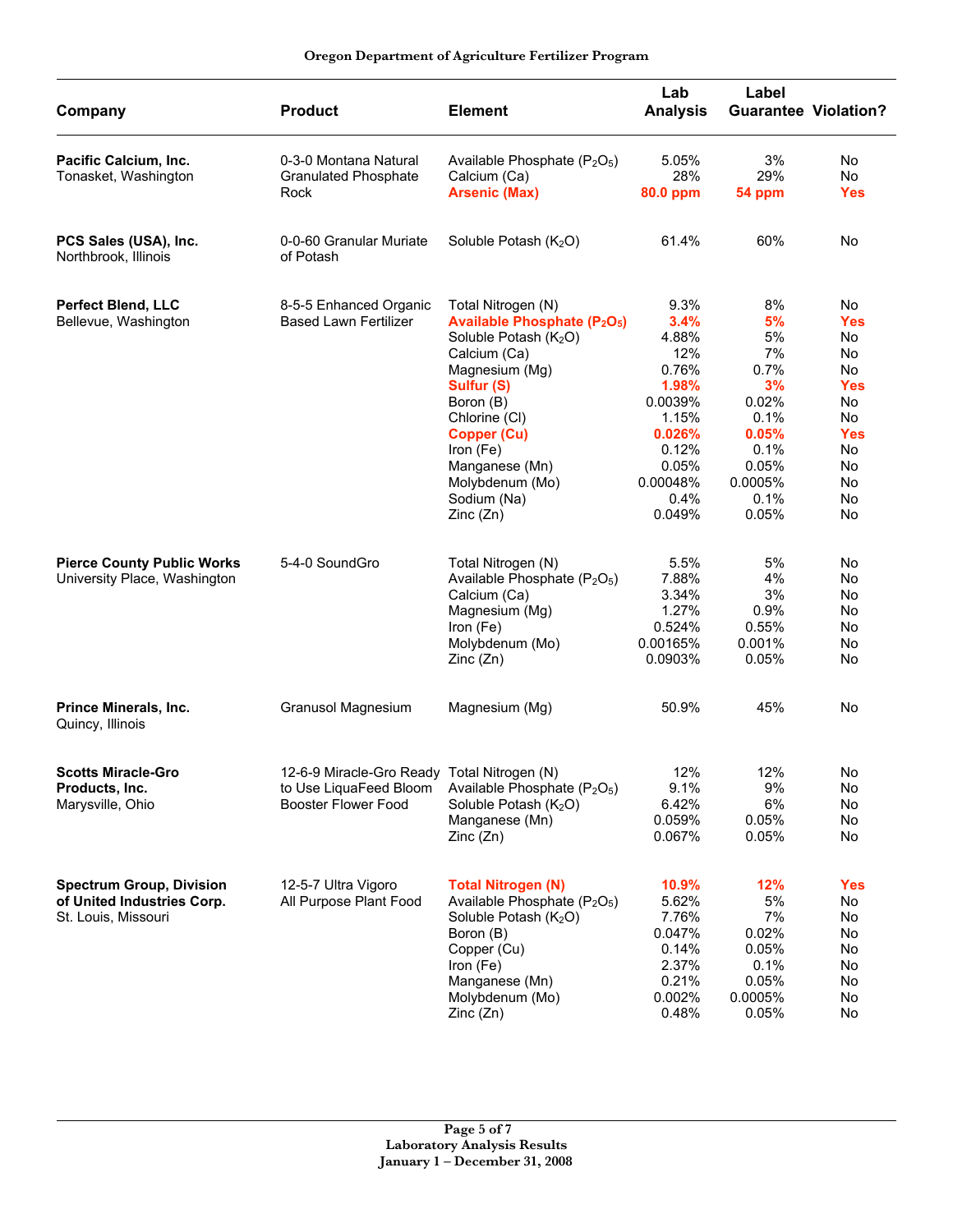| Company                                                      | <b>Product</b>                                                                       | <b>Element</b>                                                                                                                                                                                                                               | Lab<br><b>Analysis</b>                                                                                  | Label<br><b>Guarantee Violation?</b>                                              |                                                                               |
|--------------------------------------------------------------|--------------------------------------------------------------------------------------|----------------------------------------------------------------------------------------------------------------------------------------------------------------------------------------------------------------------------------------------|---------------------------------------------------------------------------------------------------------|-----------------------------------------------------------------------------------|-------------------------------------------------------------------------------|
| Sun Bulb Company, Inc.<br>Arcadia, Florida                   | 11-35-15 Better-Gro<br>Orchid Bloom Booster<br>Water Soluble Orchid<br>Food          | Total Nitrogen (N)<br>Available Phosphate (P <sub>2</sub> O <sub>5</sub> )<br>Soluble Potash (K <sub>2</sub> O)<br>Magnesium (Mg)<br>Boron (B)<br>Copper (Cu)<br>Iron (Fe)<br>Manganese (Mn)<br>Molybdenum (Mo)<br>Zinc(Zn)                  | 11.6%<br>35.8%<br>15.7%<br>0.79%<br>0.021%<br>0.067%<br>0.11%<br>0.053%<br>0.0006%<br>0.071%            | 11%<br>35%<br>15%<br>0.6%<br>0.02%<br>0.05%<br>0.10%<br>0.05%<br>0.0005%<br>0.05% | No<br>No<br>No<br>No<br>No<br>No<br>No<br>No<br>No<br>No                      |
| <b>TerraCycle</b><br>Trenton, New Jersey                     | 0.03-0.002-0.02 Orchid<br><b>Plant Food</b>                                          | Total Nitrogen (N)<br>Available Phosphate (P <sub>2</sub> O <sub>5</sub> )<br>Soluble Potash (K <sub>2</sub> O)                                                                                                                              | 0.015%<br>0.24%<br>0.45%                                                                                | 0.03%<br>0.002%<br>0.02%                                                          | No<br>No<br>No                                                                |
| <b>Voluntary Purchasing</b><br>Groups, Inc.<br>Bonham, Texas | Hi-Yield 0-45-0 Triple<br>Super Phosphate                                            | Available Phosphate (P <sub>2</sub> O <sub>5</sub> )                                                                                                                                                                                         | 47.6%                                                                                                   | 45%                                                                               | No                                                                            |
| Westbridge<br>Vista, California                              | Organic BioLink Cal<br>Plus 6% Ca<br>3-3-3 Organic BioLink<br>All-Purpose Fertilizer | Calcium (Ca)<br>Humic Acid<br>Total Nitrogen (N)<br>Available Phosphate (P <sub>2</sub> O <sub>5</sub> )<br>Soluble Potash (K <sub>2</sub> O)<br>Magnesium (Mg)<br>Copper (Cu)<br>Iron (Fe)<br>Manganese (Mn)<br>Molybdenum (Mo)<br>Zinc(Zn) | 6.52%<br>0.566%<br>3.8%<br>3.24%<br>1.48%<br>0.632%<br>0.0455%<br>0.281%<br>0.128%<br>0.00057%<br>0.14% | 6%<br>0.5%<br>3%<br>3%<br>3%<br>0.5%<br>0.05%<br>0.1%<br>0.05%<br>0.0005%<br>0.1% | No<br>No<br>No<br><b>No</b><br><b>Yes</b><br>No<br>No<br>No<br>No<br>No<br>No |
| <b>Western Farm Service</b><br>Fresno, California            | First Choice 10-0-0<br>CalMax                                                        | Total Nitrogen (N)<br>Calcium (Ca)<br>Magnesium (Mg)<br>Boron (B)<br>Copper (Cu)<br>Iron (Fe)<br>Manganese (Mn)<br>Molybdenum (Mo)<br>Zinc(Zn)                                                                                               | 9.96%<br>12%<br>1.57%<br>0.0558%<br>0.0489%<br>0.133%<br>0.111%<br>0.0006%<br>0.0796%                   | 10%<br>10.6%<br>1.2%<br>0.05%<br>0.05%<br>0.1%<br>0.1%<br>0.001%<br>0.05%         | No<br>No<br>No<br>No<br>No<br>No<br>No<br>No<br>No                            |
| <b>Wilbur-Ellis Company</b><br>Yakima, Washington            | Foli-Gro Zinc 10%<br>ProNatural Iron<br><b>Complexed Micronutrient</b>               | Sulfur (S)<br>Zinc(Zn)<br>Iron (Fe)                                                                                                                                                                                                          | 5.13%<br>12.8%<br>5.73%                                                                                 | 5%<br>10%<br>5%                                                                   | No<br>No<br>No                                                                |